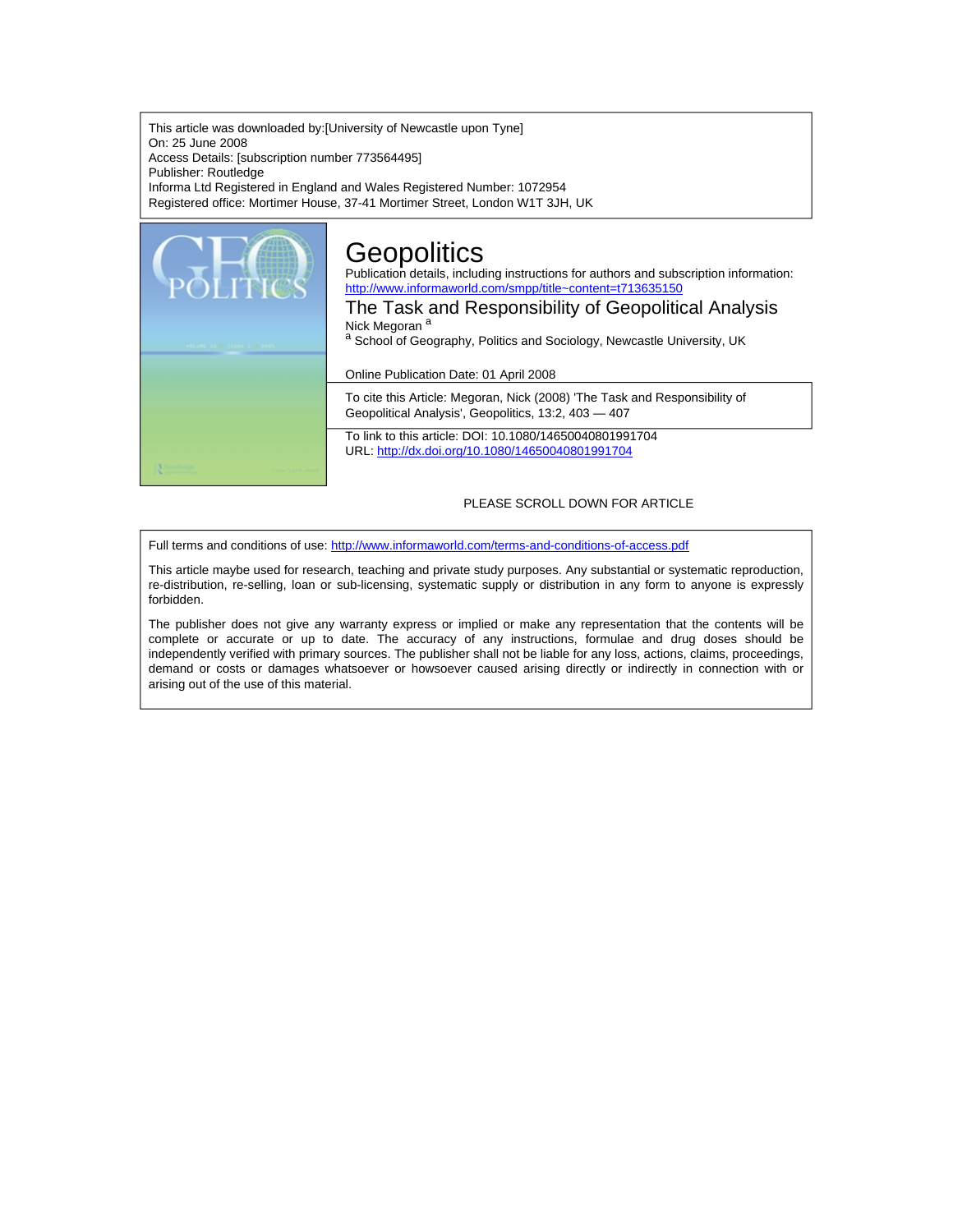*Geopolitics*, 13:403–407, 2008 Copyright © Taylor & Francis Group, LLC ISSN: 1465-0045 print / 1557-3028 online DOI: 10.1080/14650040801991704



## **The Task and Responsibility of Geopolitical Analysis**

#### NICK MEGORAN

*School of Geography, Politics and Sociology, Newcastle University, UK*

I was both honoured and surprised to be invited to contribute to this roundtable in honour of the late Professor Les Hepple. Honoured, because of his reputation and achievements; surprised, because unlike the other contributors, I did not know him personally (the nearest I came to him was when we both contributed to the same centennial retrospective on Halford Mackinder's 1904 'Geographical pivot of history' paper, organised by Klaus Dodds and James Sidaway).<sup>1</sup> However, whilst I was not individually acquainted with him, his appreciation of the task and responsibility of geopolitical scholarship has informed my thinking, and issues a continuing challenge to the practice of our discipline. It is these twin aspects of his work on which I will focus in this brief reflection.

### TASK

First, Professor Hepple's sense of the scope and *task* of geopolitical analysis – as the thorough and detailed uncovering and explication of geopolitical thinking in multiple contexts, and the tracing of the links between these contexts – marked his work in this field. Although he did not, to my knowledge, use the expression, he was concerned to trace the 'social life' of geopolitical ideas: how they 'travel' between places, how they are adapted, contextualised and repoliticised through specific tactical deployments or denouncements. Prerequisites for this were his clear articulation of what geopolitical thought is (crucially, both explicit and implicit manifestations), and his ability to painstakingly trace its development in specific settings: a combination of "both theoretical development and detailed regional specialization."<sup>2</sup> His articles on these topics ably demonstrate how this could be done, particularly in the contexts of the USA and Latin America.

Address correspondence to Nick Megoran, School of Geography, Politics and Sociology, Newcastle University, Newcastle NE1 7RU, UK. E-mail: Nick.megoran@newcastle.ac.uk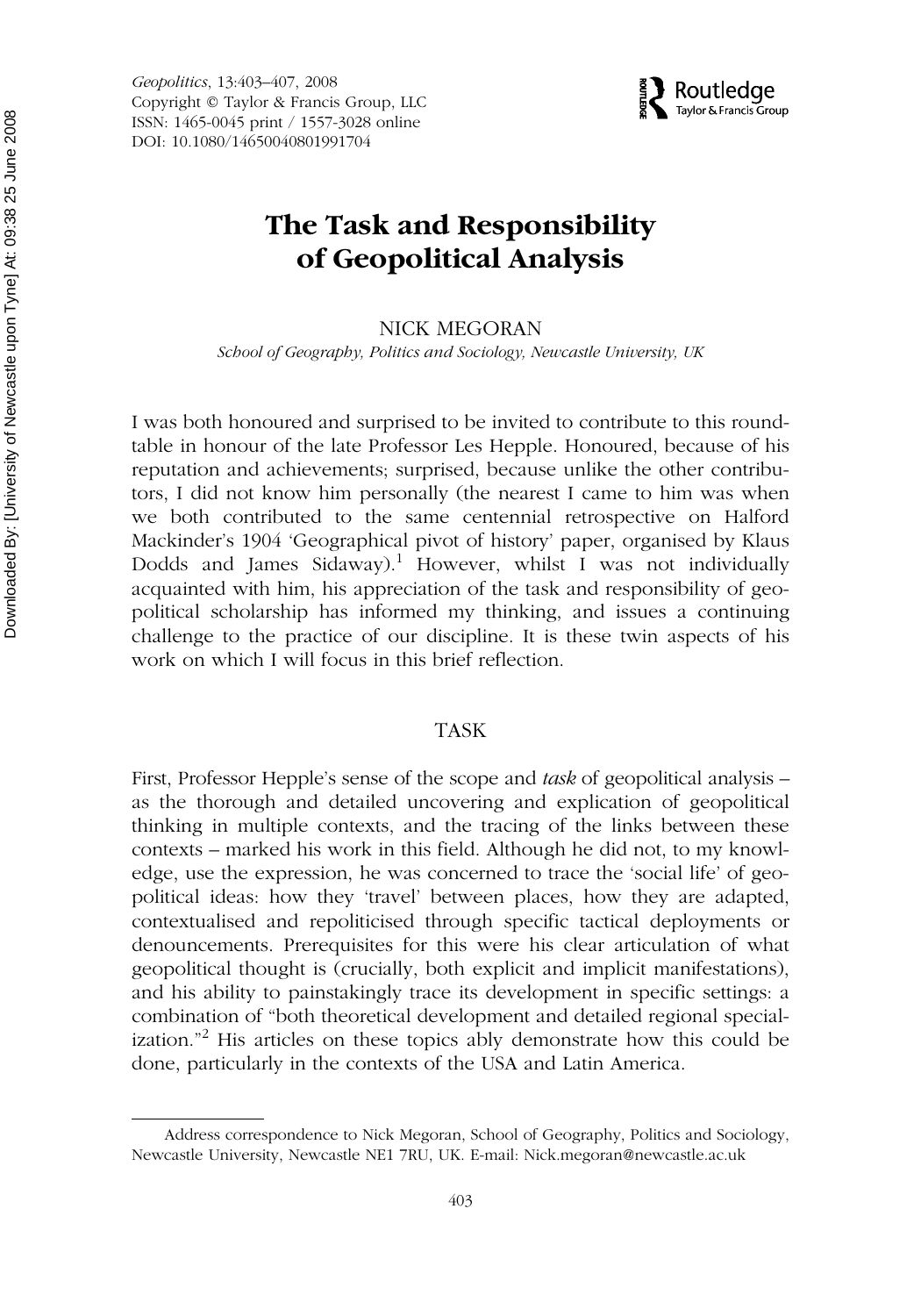This sense of task played a role in inspiring a new generation of scholars to engage in regional analysis of geopolitical traditions, both his own students and those, like myself, who engaged with his work through his publications rather than his teaching. During the course of my doctoral research, a relatively gentle project to investigate the cultural politics of memory in the Ferghana Valley was turned upside down by violent Central Asian regional reconfigurations and reterritorialisations. My supervisor, Alan Ingram (who guided me after the death of my first supervisor, Graham Smith), wisely pointed me to the literature on geopolitics, including that of Professor Hepple. Alongside the work of Agnew, Dalby, Dodds, Ó Tuathail, and others, Professor Hepple's writing illuminated the confusing processes that I was studying in Central Asia, in a context in which the formal language of geopolitics was rarely invoked. This body of work also helped me locate myself within a disciplinary framework of geography/geopolitics that was to guide subsequent career choices, as up until then I had been equally invested in area studies and social anthropology.

Much progress has been made since his identification of the task of geopolitical analysis in his germinal 'revival of geopolitics' article, and its restatement in his response to its revisiting in the 2001 'classics in human geography revisited' forum,<sup>3</sup> with a steady stream of scholarship on the non-Anglophone world. More would be welcome, as significant parts of the world remain largely absent from this analysis. However, a crucial and perhaps underappreciated aspect of Professor Hepple's work is his tracing of the social life of particular geopolitical theories as they travelled between places. His Latin American research highlighted not simply the occurrences of geopolitical discourse, but also the routes by which Mackinder's Heartland theory reached Latin America. For example, he identified the work of particular American scholars (notably Lewis Tambs), and a group of Brazilian army officers who emerged as geopolitical thinkers in the 1950s and previously had fought alongside US troops against Italians during the Second World War.<sup>4</sup> One of the great advances in geopolitical scholarship in the past twenty-five years has been the movement from a preoccupation with how the ideas of Mackinder and others were borne out or not in 'the course of events', to detailed biographical and wider historical studies of the contexts in which they emerged. Early twentieth-century Anglo-American-German geopolitical thinkers have been subjected to sustained biographical investigation. Nothing like that scholarship has been conducted in relation to those who used and developed their ideas in other contexts. Professor Hepple's work points us in this direction.

Professor Hepple demonstrates too how geopolitical theory was adapted as it moved location. He shows how Mackinder's oft-cited dictum of 1919:

Who rules East Europe commands the Heartland:

Who rules the Heartland commands the World-Island:

Who rules the World-Island commands the World.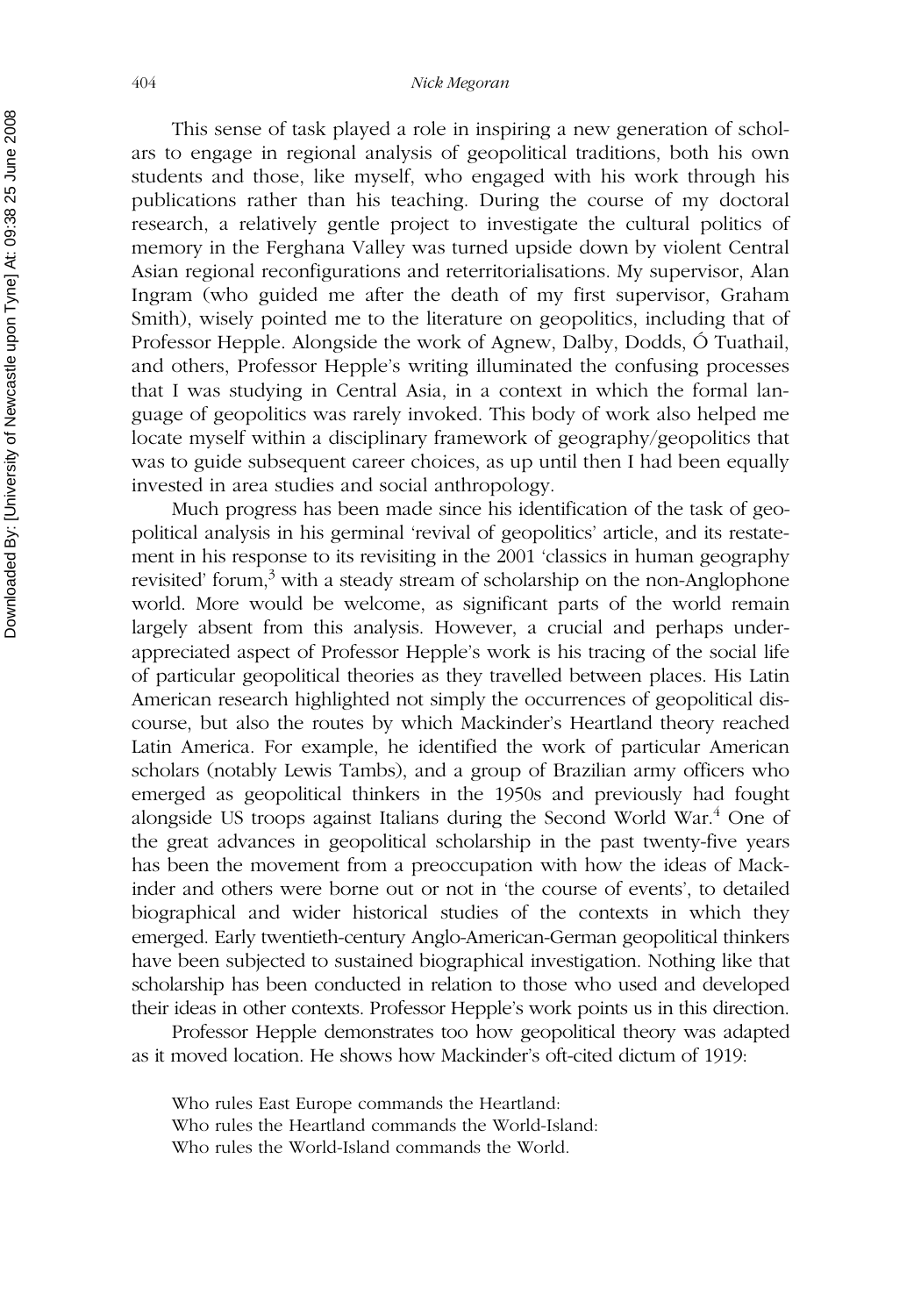became in the writings of Lewis Tambs:

Who rules Santa Cruz commands Charcas. Who rules Charcas commands the heartland. Who rules the heartland commands South America

It is relatively simple to identify and critique geopolitical discourse in discrete contexts, and is a necessary first step to producing a fuller map of global geopolitical thinking. To trace how it reached them and thereby adapted and mutated along the way is a more demanding and painstaking task, a path that far fewer scholars have thus far been able to follow Professor Hepple down.

#### RESPONSIBILITY

Second, if Professor Hepple was able to articulate clearly the task of geopolitical analysis, he also held a strong sense of its *responsibility*. Whilst it must be undertaken with academic rigour, geopolitical analysis, of necessity for Professor Hepple, went beyond intellectual activity. It entailed a clear responsibility to challenge "dangerously misleading geopolitical doctrines and policies."<sup>5</sup> Such a general statement could, in a sense, be seen simply as the duty of any concerned citizen in a participatory democracy. However, Professor Hepple was thinking more specifically than this, honing a distinct *disciplinary* responsibility. His own research was not on the 'classical' origins of geopolitical thought from the late nineteenth to the early-mid twentieth centuries, yet building on the work of others he argued that as geographers had, during this period, played a key role in instigating this body of thinking, they inherited a responsibility to continue to engage with it in its revival. He put this memorably in his 1986 article: "Having helped set the ship afloat, geography has some responsibility for the voyage and duty towards the human crew aboard!"

This memorable call for engagement has characterised the field of critical geopolitics, conceived of by Ó Tuathail as one of the "cultures of resistance to Geography as imperial truth, state-capitalized knowledge, and military weapon."<sup>6</sup> From considerations of the Cold War and post-Cold War worlds as seen from the USA and its allies, to explorations of multiple conflicts around the world, critical geopolitics has insisted upon the political and moral imperative to uncover and contest the ways in which geopolitical reasoning contributes to intensifying, rather than mitigating, violence. Some of the finest writings produced by political geographers in recent times have arguably been critical engagements with just that geopolitical drama that has dominated and colonised discourses of international relations in recent years, the so-called 'war on terror'.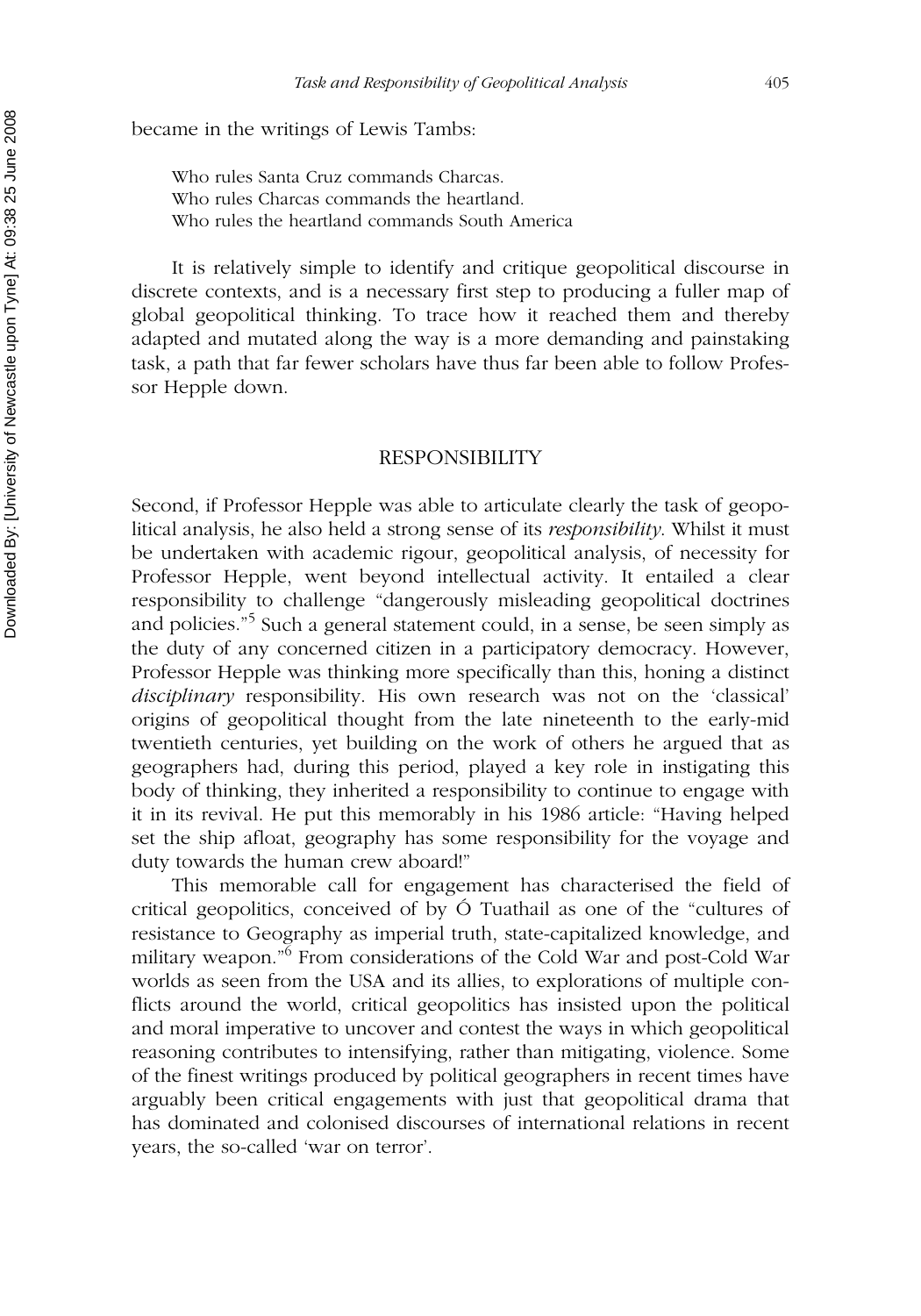However, Professor Hepple's call for responsible engagement was not merely that of critique, vital though that is. It was also a challenge to geographers to take responsibility for encouraging the development of foreign policy along more desirable alternative paths. It is telling that he stated this more clearly in his 2001 retrospective, contending that "the work of geographers needs to confront and *infiltrate* active geopolitics" (emphasis added).<sup>7</sup> Critical geographers have admirably risen to the challenge of confronting active geopolitics; yet the task of infiltration is one that we have been less forthcoming in reflecting upon. This is a more demanding task because of the work and risk involved in articulating concrete alternatives in an unpredictable and ambiguous world. Returning to Professor Hepple's nautical imagery, as Francis Bacon put it, 'It is easier to sink a ship than to raise it'.

It is beyond the scope of this contribution to consider the reasons for this disparity in expenditure of energy, but Professor Hepple suggested one factor in his 2001 commentary. Using the example of Lacoste to comment favourably on the French intellectual tradition, he observed that French radicals are frequently able to integrate commitments to nation and national identity with radical politics. He contrasted this with anglophone critical geopolitics, suggesting that the difficulty we have in this regard may be because our model of cosmopolitanism makes us too unsympathetic to issues of reconstructing national community that he saw as integral to geopolitical imaginations.<sup>8</sup> I am not sure how sufficient this answer is, but the problem that Professor Hepple highlighted is one that the critical geopolitical community still needs to confront in order to foster a fuller sense of responsibility.

That Professor Hepple's sense of responsibility was an inherently geographical and multi-scalar one is evidenced by his commitment to his native Tyneside. To conclude on a biographical note, in December 2005 I moved to Newcastle. Although my paternal ancestors were Tynesiders, it was an area largely unfamiliar and somewhat bewildering to my family and myself. The first source that I turned to for some orientation, which I discovered in my local library, was Professor Hepple's 1976 *History of Northumberland and Newcastle upon Tyne*. 9 Lucid and engaging yet admirably concise, it is marked by the keen eye of a historical geographer. Professor Hepple's work has assisted me in locating myself both within the space of geography and the place of his nativity – testimony to a scholar of diverse capabilities with a clear sense of the task and responsibility of geographical endeavour.

#### **NOTES**

<sup>1.</sup> See the special issue 'Halford Mackinder and the "Geographical Pivot of History"', *Geographical Journal* 170 (2004) pp. 291–383.

<sup>2.</sup> L. Hepple, 'The Revival of Geopolitics', *Political Geography Quarterly* 5/4 (1986) pp. S21–S36.